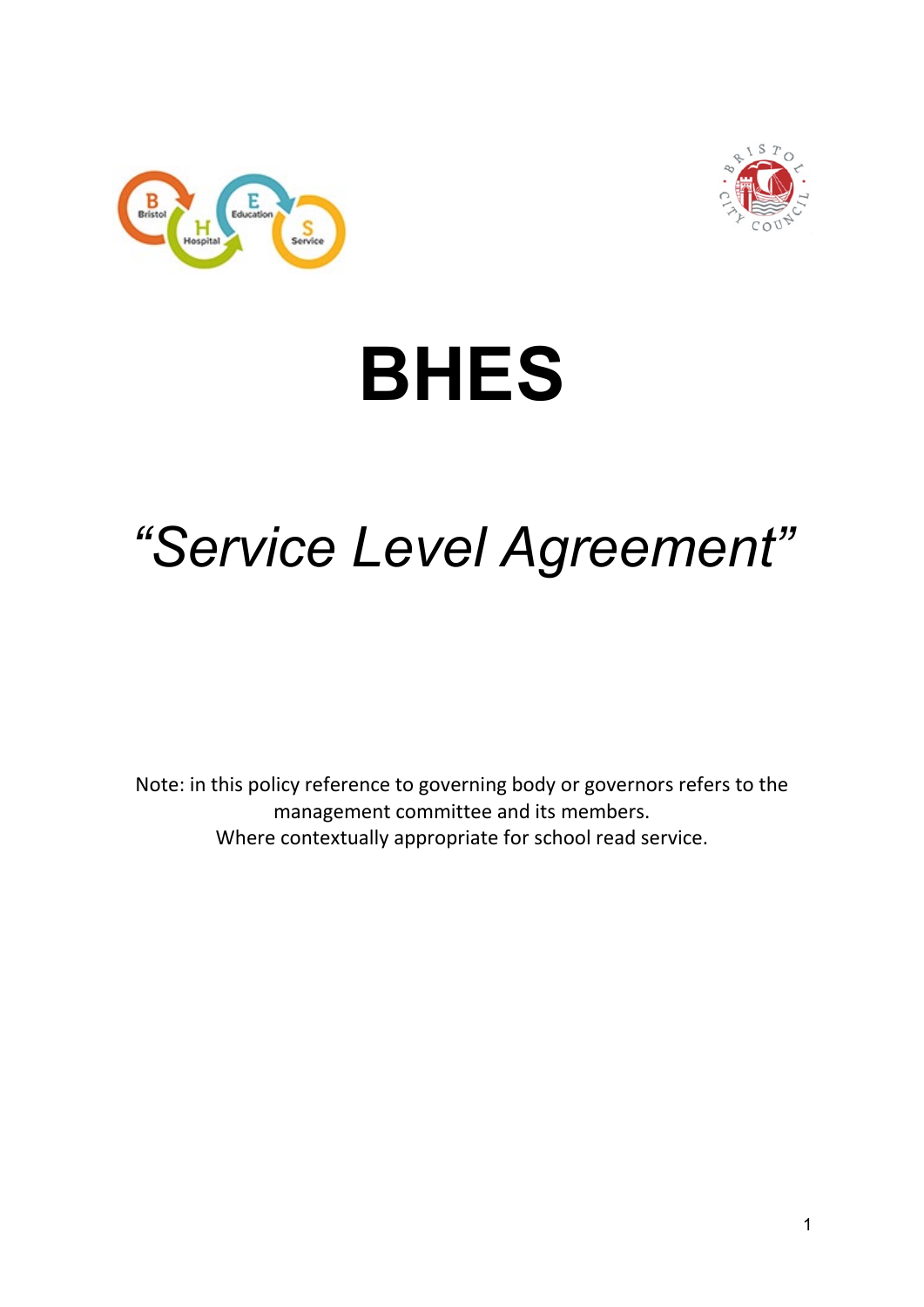**Date adopted:** Click here to enter a date.

## **HISTORY OF POLICY CHANGES**

| <b>Date</b>       | Page                | <b>Details of Change</b>                                                                                                                                                                                                            |
|-------------------|---------------------|-------------------------------------------------------------------------------------------------------------------------------------------------------------------------------------------------------------------------------------|
| <b>March 2022</b> | All                 | Added to BHES format<br>Removal of wording 'statement of special needs' – reason                                                                                                                                                    |
|                   |                     | out of date terminology                                                                                                                                                                                                             |
| April 2022        | Page 7<br>Section 7 | Removed - All students who receive provision from BHES<br>as of 1st September 2018 will be subject to the charging<br>policy, including those referred prior to 1st September<br>2018.                                              |
|                   |                     | Replaced - This charge has yet to be agreed by Bristol<br>Schools during 2021-22. BHES head teacher plans to<br>revisit this through the Schools Forum during May 2022.<br>The expectation is this will commence in September 2022. |
|                   |                     |                                                                                                                                                                                                                                     |
|                   |                     |                                                                                                                                                                                                                                     |
|                   |                     |                                                                                                                                                                                                                                     |
|                   |                     |                                                                                                                                                                                                                                     |
|                   |                     |                                                                                                                                                                                                                                     |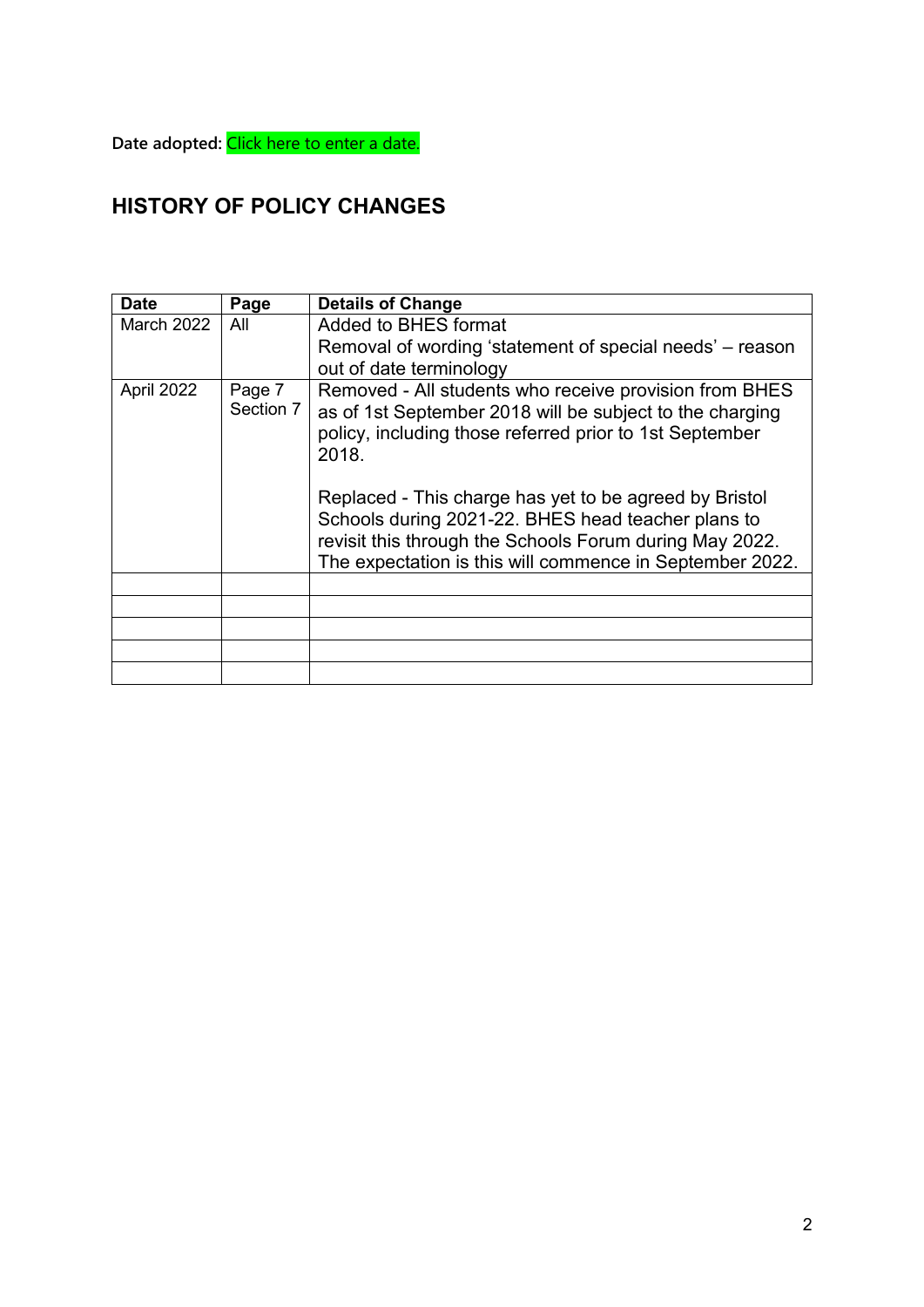# **Contents**

|    | Note: in this policy reference to governing body or governors refers to the management committee and its |  |
|----|----------------------------------------------------------------------------------------------------------|--|
|    |                                                                                                          |  |
|    |                                                                                                          |  |
|    |                                                                                                          |  |
|    |                                                                                                          |  |
|    |                                                                                                          |  |
| 5. |                                                                                                          |  |
| 6. |                                                                                                          |  |
|    |                                                                                                          |  |
|    | 8. For students admitted to Bristol Royal Hospital for Children (BCH) or the Riverside7                  |  |

#### <span id="page-2-0"></span>**1. Overview**

The underlying Premise of BHES support is that the support provided by BHES is aimed at increasing students' engagement with educational provision.

BHES recognises that in the first instance this will be with their speedy return to school.

Where this is not possible then this will be through engaging with BHES classes provision.

1:1 provision is only provided as a last resort and is never seen as a long-term provision.

In accordance with statutory guidance, DfE January 2013, it is recognised that the home school has a central role in ensuring continuity in a student's education.

In line with Statutory guidance, following the acceptance of a referral students remain on the role of their mainstream school or college, they will be dual registered with BHES while the service is providing support.

BHES provision is not viewed as a preferable long-term alternative to mainstream educational provision.

For referral process see admission policy.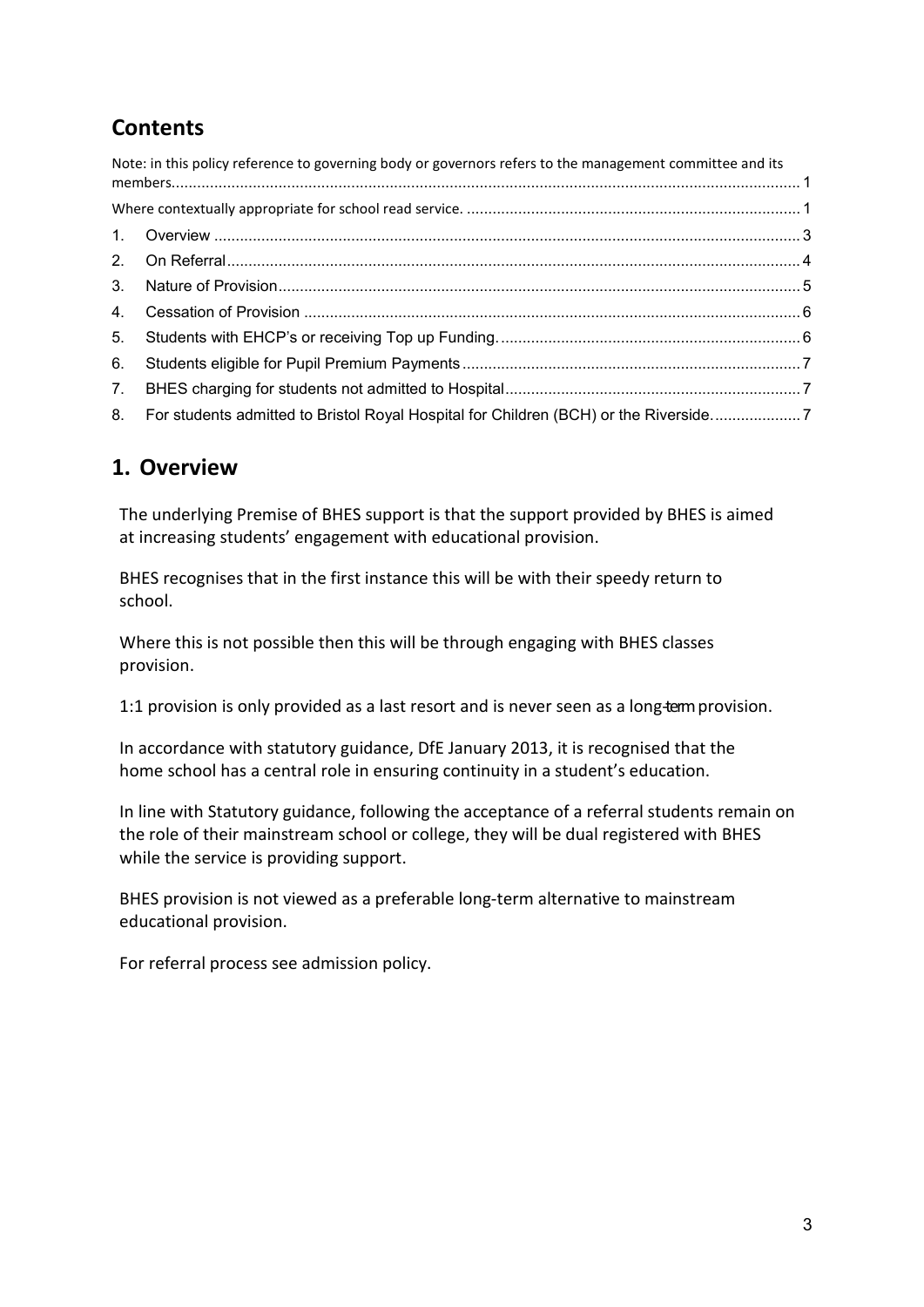#### <span id="page-3-0"></span>**2. On Referral**

#### **For students not admitted to Bristol Royal Hospital for Children or the Riverside**

- a. If the student meets the criteria for provision from the service, a multiagency planning meeting will be convened by the student's school which will involve.
	- The student's home school/college.
	- The parents/carers and student.
	- The agency referring the student.
	- The BHES key worker.
	- Other agencies working with the student or their family as appropriate.
- b. At this planning meeting an Individual Support Plan (ISP) will be agreed:
	- Identifying and naming the key worker from the home school whowill coordinate support in line with statutory guidance.
	- Confirming ongoing contact names and details for all agencies.
	- Stating how any additional SEN needs the student has will be met and resourced.
	- Agreeing a school reintegration plan or BHES exit strategy.
	- Specifying roles and responsibilities of all parties.
	- Setting the date for the first review.
- c. Bristol Hospital Education Service recognises that it has an important role as part of a coordinated multi agency approach in situations where the student presents with a complex pattern of need and the medical diagnosis, treatment, benefits of BHES provision and period of absence may be unclear. In these cases, educational provision will be provided by BHES when there is:
	- An agreed individual support plan including clear, time limited support and an exit strategy.
	- Continued and regular input from health care provision.
- d. In line with the good practice and DfE statutory guidance January 2013. School will:
	- Provide a key worker who with the BHES lead worker will coordinate the ISP and monitor the student's progress.
	- Place the student on SEN support with regards to the SEN code of practice. (If the student does not have an EHCP.)
	- Convene any subsequent planning and review meetings.
	- Convene and plan any annual review meetings for students with EHCP's.
	- Request statutory assessment for students should that be an appropriate course of action.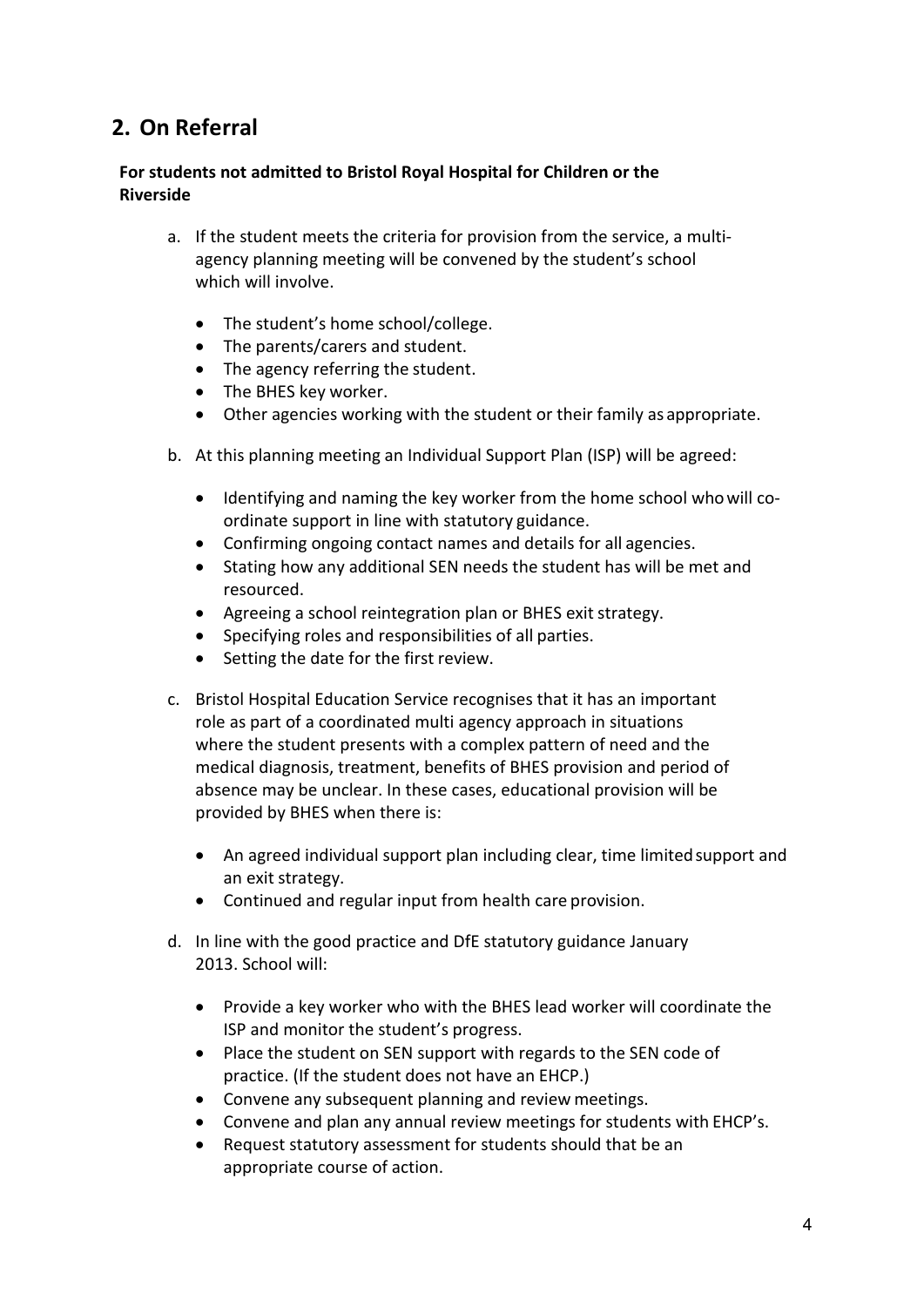- Ensure that Information is communicated to all agencies involved.
- Where appropriate ensure that termly work plans and schemes of work are available in all subjects which the student would normally be studying.
- Provide any appropriate resources relating to the student's education.
- Pay examination entry fees and make arrangements for examinations, including providing invigilation and the application for any exam concessions, commissioning any required testing.
- Make arrangements for any national assessment procedures.
- Assess coursework for accreditation of school entered GCSE's.
- Provide information, advice and guidance with regards to post 16 education and training for the student.
- Arrange and commission any work-related learning placements for the student.
- Communicate any changes or alterations of the ISP to all agencies.
- Provide suitable tutoring and mentoring facilities when BHES staff are working on their site.
- Resource and implement any reintegration plans on the students return to school.
- Understand that they retain primary responsibility for safeguarding the student and keeping a record of attendance.
- e. BHES will provide:
	- Access to education support in line with statutory guidance that is aimed at increasing the student's engagement with full time provision.
	- Termly reviews of student's progress including teacher assessments.
	- Support to students on their reintegration into school.
	- A lead worker to liaise with the named school based key worker.
	- Liaison with the service exams officer where necessary.
	- Details of the support provided by pupil premium funding if this funding is passed from the school to BHES.

#### <span id="page-4-0"></span>**3. Nature of Provision**

The precise nature of provision will be determined and agreed with the on-roll school at the initial multi agency meeting, it will then be recorded in the ISP. Provision will be reviewed at all subsequent review meetings and adapted in line with professionals' views and advice from health professionals.

In all cases BHES will provide education provision determined by the student's health situation the aim being to increase engagement with school-based education. The primary aim in all cases should be a return to their mainstream school.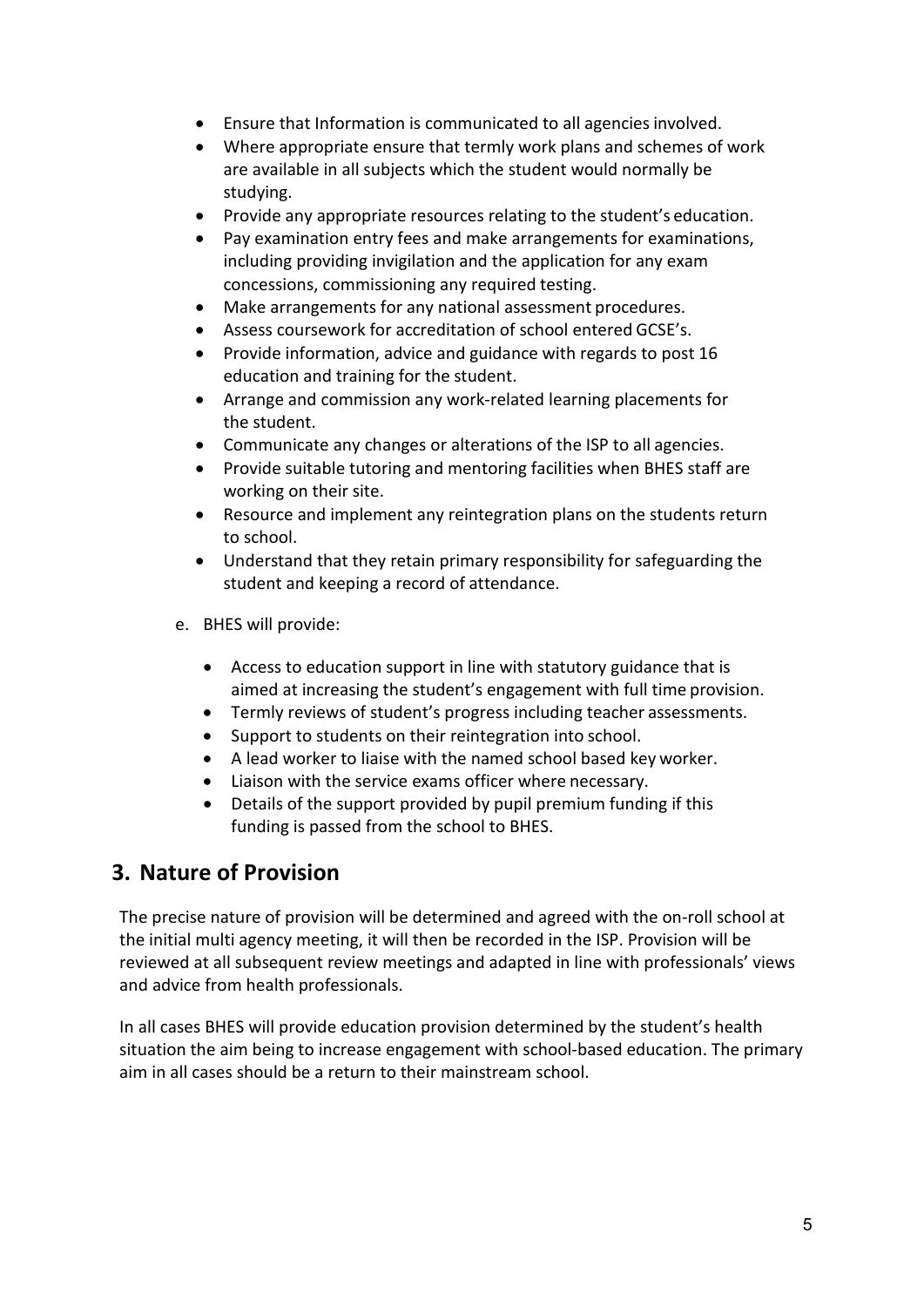#### <span id="page-5-0"></span>**4. Cessation of Provision**

BHES provision will cease if:

- They are discharged from the health service/provider that referred them to BHES.
- The student completes a reintegration plan.
- The student is no longer deemed to be too ill to attend school.
- The student is too ill to access BHES education provision in whichcase the final review meeting will agree an appropriate course of action.
- The young person fails to engage with or access the provision inwhich case the final review meeting will agree an appropriate course of action.
- Other provision is agreed at a review meeting.
- The student leaves school or college.
- The student moves to another Local Authority.
- The student wishes to attend their school.

If a student fails to attend or make themselves available for tuition for 3 consecutive sessions without an appropriate medical certificate or other valid reason, BHES will take action in line with the service attendance policy, continued non-attendance may lead to withdrawal of the BHES provision.

If a student ceases to follow a therapeutic programme recommended or provided by any other agency as part of a rehabilitation or reintegration package provision may be withdrawn following planned review meetings.

#### <span id="page-5-1"></span>**5. Students with EHCP's or receiving Top up Funding.**

**Students do not meet the referral criteria for BHES if they have an EHCP, except for situations where the health issue preventing them attending school is absolutely unrelated to any needs related to their EHCP.**

If a student with an EHCP is unable to attend schools for health reasons then health professionals should work with the student's school (or with the Local Authority) to ensure their EHCP fully reflects the student's needs.

Where a student is referred who has an EHCP or for whom the school are receiving top up funding, once the initial individual support plan has been agreed BHES will invoice schools for the full cost of BHES provision.

Support will only be provided once it has been agreed with the on roll school, support and progress will be reviewed at termly reviews and invoices adjusted accordingly.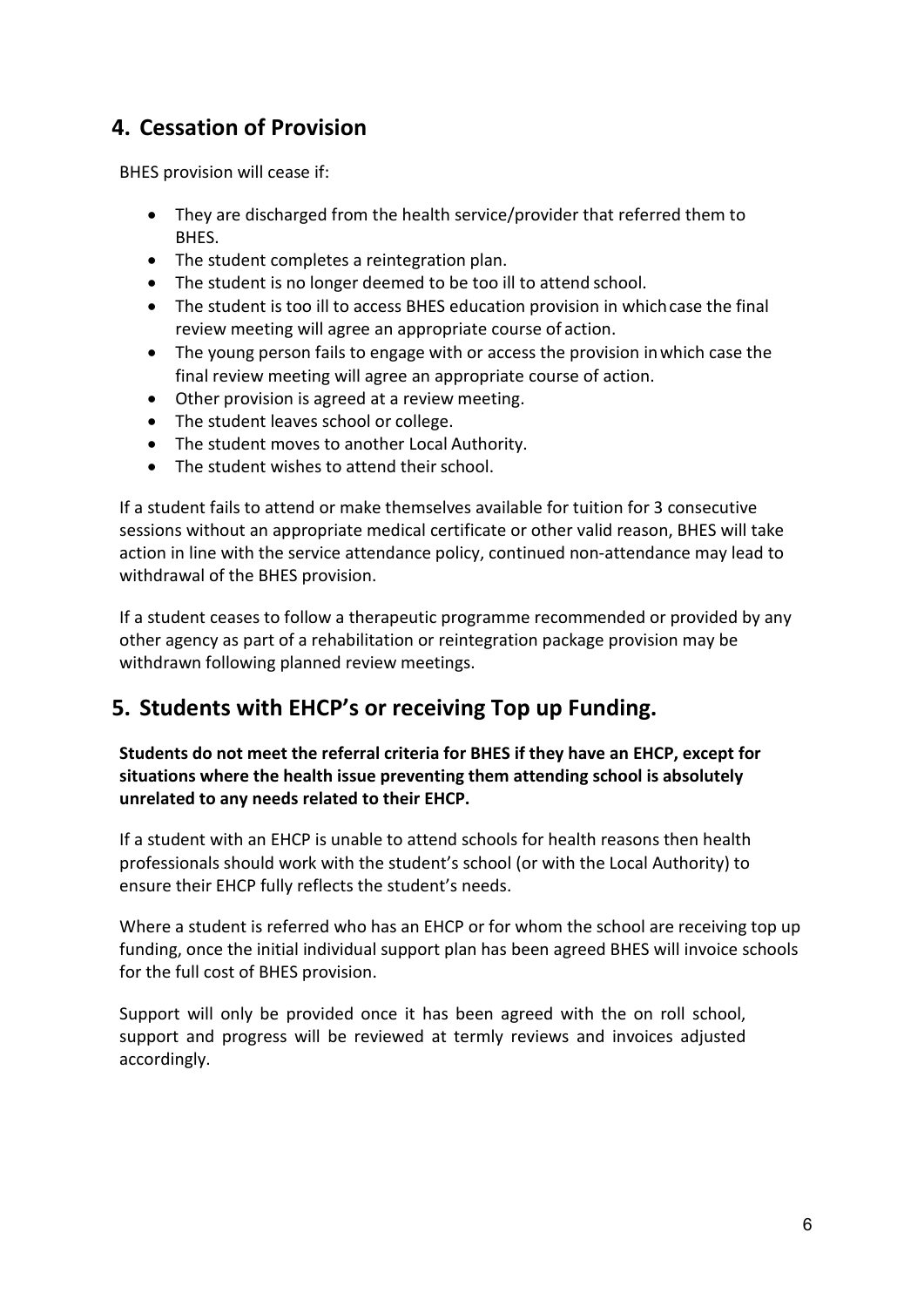#### <span id="page-6-0"></span>**6. Students eligible for Pupil Premium Payments**

Where a student is referred who is eligible for pupil premium if schools transfer pupil premium funding to BHES, BHES will provide support to the student and report on progress made due to this funding during review meetings.

#### <span id="page-6-1"></span>**7. BHES charging for students not admitted to Hospital**

Once a referral has been accepted by BHES and ISP agreed with on roll school. On roll schools will be charged for BHES provision in line with current BHES charging policy.

This charge has yet to be agreed by Bristol Schools during 2021-22. BHES head teacher plans to revisit this through the Schools Forum during May 2022. The expectation is this will commence in September 2022.

### <span id="page-6-2"></span>**8. For students admitted to Bristol Royal Hospital for Children (BCH) or the Riverside.**

#### **a. BHES will provide**

- Access to education support in line with statutory guidance that is aimed at ensuring the student's engagement with full time provision on discharge from one of the above.
- Termly reviews of student's progress including teacher assessments.
- Liaison with the student's school on their reintegration.
- A lead worker to liaise with the named school based key worker.

#### **b. Schools will provide**

- Provide a key worker who with the BHES lead worker will coordinate the ISP and monitor the student's progress. (For students with medium to long term or regular stays in hospital)
- Convene and plan any annual review meetings for students with EHCPs.
- Request assessment for an EHCP for students should that be an appropriate course of action.
- Ensure that Information is communicated to all agencies involved.
- Where appropriate ensure that termly work plans and schemes of work are available in all subjects which the student would normally be studying.
- Provide any appropriate resources relating to the student's education.